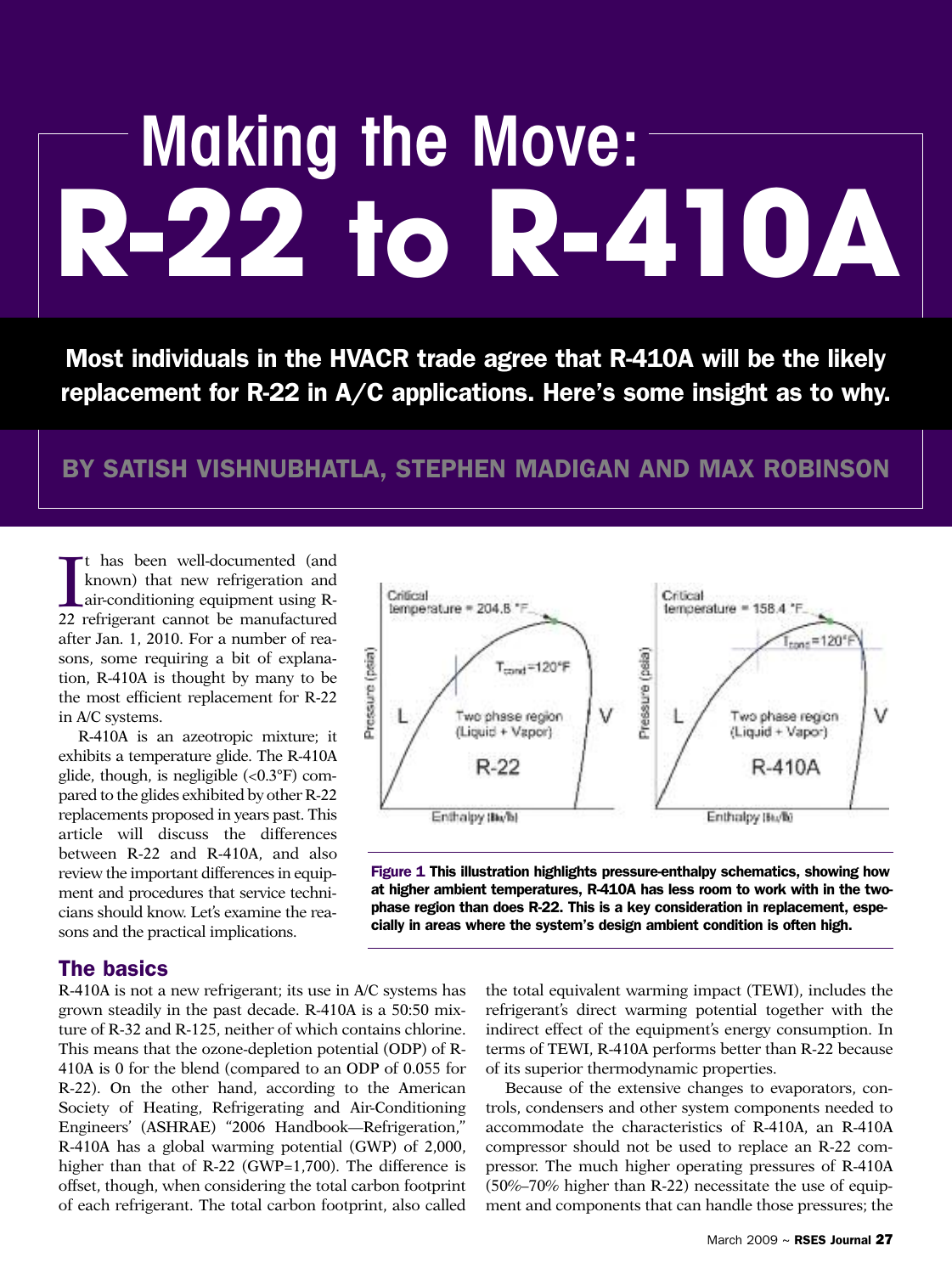#### **Table 1: Thermal properties of R-22 and R-410A compared**

|                                            | $R-22$ | <b>R-410A</b> |
|--------------------------------------------|--------|---------------|
| Liquid Specific heat (Btu/lb°F)@ 82°F      | 0.3    | 0.42          |
| Vapor Specific heat (Btu/lb°F)@ 82°F       | 0.21   | 0.36          |
| Vapor Density (lb/ft <sup>3</sup> ) @ 50°F | 1.8    | 2.61          |

Data collected from ASHRAE 2005 Handbook—Fundamentals; and "A comparison of an R-22 and R-410A air conditioner operating at high ambient temperatures", Payne, W.V and Domanski, P.A, NIST-Building Environment Division: Thermal Machinery Group.

#### **Table 2: Efficiency comparison of R-22 and R-410A compressors in isolation (not in a system)**

| <b>Refrigerant</b> | <b>Compressor model</b> | <b>Compressor cooling capacity</b><br><b>Btu/h</b> | <b>COP</b><br><b>Btu/W</b> |
|--------------------|-------------------------|----------------------------------------------------|----------------------------|
| <b>R22</b>         | HRM032U-1               | 35,213                                             | 14.76                      |
| <b>R410A</b>       | <b>HRH032U-1</b>        | 36,000                                             | 14.09                      |

Operating conditions: ARI 540 ACB suction: evaporating temperature 45°F; evaporator out superheat 20°F; compressor suction superheat 20°F; subcooling at condenser out 15°F; and condensing temperature 115°F.

failure to do so can do can have catastrophic consequences to the system's equipment, and possibly endanger those working around the system and its components.

[*Editor's Note: For more information on key component and system considerations involved with changing from R-22 to R-410A, review the feature article "Refrigerant Changes Make R-410A Systems More Appealing Than Ever," on page 18 in the March 2008* RSES Journal.]

#### **Comparing operating pressures**

Using typical data from an R-410A system, high-pressure cut-out is 610 psig, with high-pressure cut-in at about 500 psig. Because R-410A pressures are so much higher than R-22 pressures, any service tools, gauges, gauge manifold sets, hoses, recovery cylinders, recovery machines or valves used must be rated for these pressures.

Since the actual operating pressures for an R-410A system are high, some might expect the compression ratio to be high as well. In actuality, the compression ratio is about the same or slightly lower than that of an R-22 system. Since by definition, the compression ratio is the ratio of absolute discharge pressure to absolute suction pressure, it depends on the pressures relative to each other, not on the actual pressures. Also, under identical operating conditions, the discharge temperature on an R-410A system may actually be lower than that for an R-22 system.

#### **Thermal properties**

As mentioned earlier, higher R-410A system efficiencies result from the refrigerant's superior thermal properties. Some of the notable thermal and physical properties of R-410A are compared to those of R-22 in Table 1.

First, the liquid and vapor specific heats of R-410A are considerably higher than R-22. In the examples given in Table 1, with the two refrigerants being compared under the same high ambient temps, R-410A needs less of a temperature gradient than R-22 to transfer

the same amount of heat. This makes heat transfer with R-410A very efficient. The vapor density of R-410A is higher because it operates at a higher pressure than R-22. This enables the unit to run at a lower volumetric flow rate, which makes it possible to use a smaller, and possibly quieter, compressor in a system. The higher vapor density of R-410A also permits the use of smaller suction- and discharge-line sizes with R-410A compared to those needed for R-22.

R-410A's higher heat-transfer rate also provides a great benefit in evaporator and condenser performance. This in turn gives system designers using R-410A the ability to reduce

investment in evaporators and condensers while obtaining the same performance an R-22 system of a similar capacity supplies. For example, as Table 2 shows, when evaluated at identical evaporating and condensing temperatures, a compressor using R-410A falls short of meeting the coefficient-of-performance (COP) target set by the performance of a similar compressor using R-22. However, with an appropriately designed evaporator and condenser included as part of an R-410A system, this shortcoming is easily offset without an increase in the cost of heat exchangers.

### **Critical point temperature**

Another interesting consideration for system designers and application engineers is the refrigerant's critical-point temperature. R-410A has a critical point of 158.4°F compared to 204.8°F for R-22. This could be an issue in air-cooled products in high-ambient-temperature locales such as the southwest United States, where the system's design ambient condition is often 95°F or higher. When a system is designed with a 25°F refrigerant temperature differential, R-410A is only 38°F from its critical point.

As shown in the pressure-enthalpy schematics in Figure 1 on page 27, at a higher ambient temperature, R-410A has less room in the two-phase region than R-22. Previous studies\* on this subject show that while both refrigerants show a decrease in system capacity when